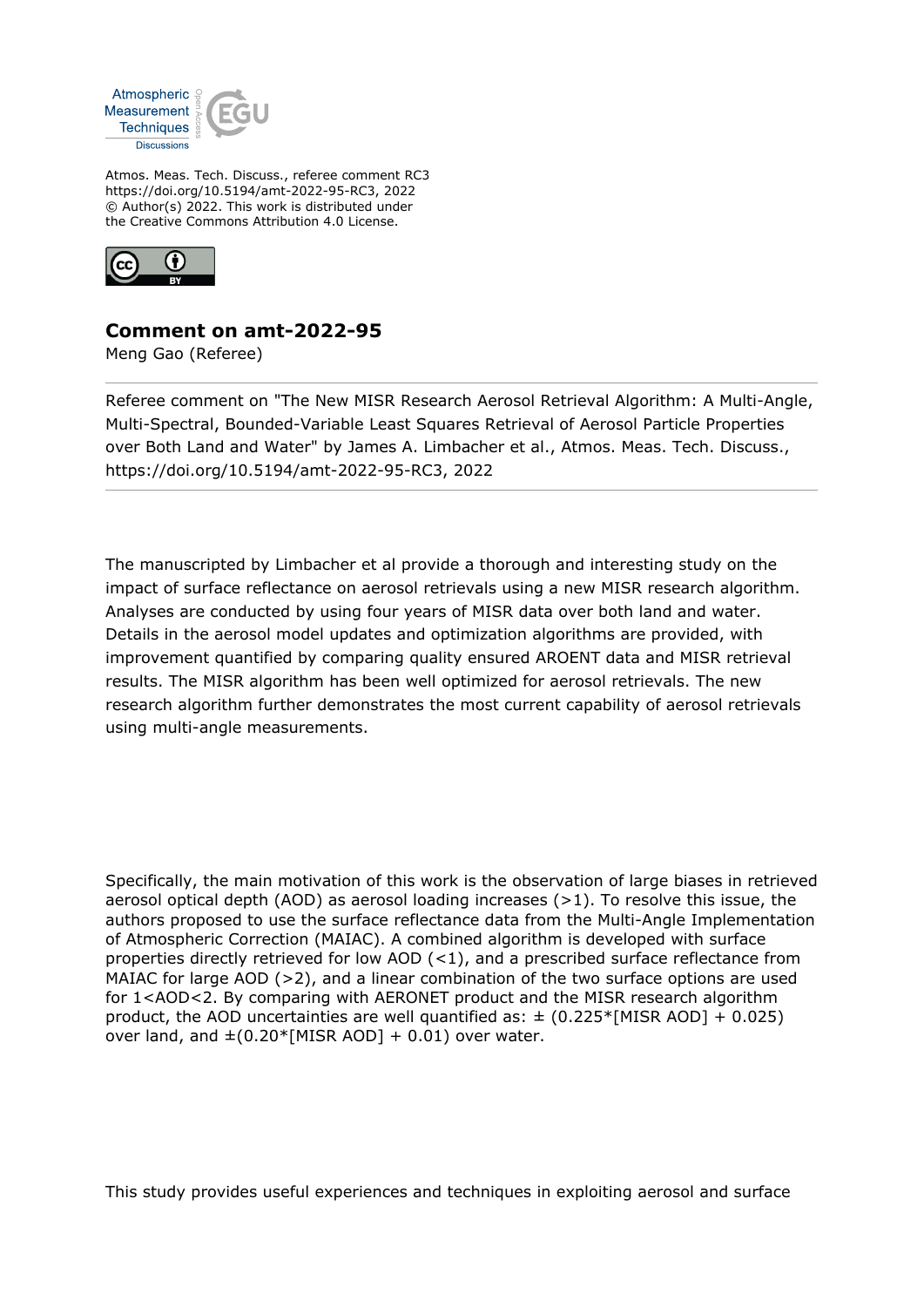information from multi-angle measurement. Please find my suggestive comments for the authors to consider.

Main comments:

Most of my questions are related to how the surface reflectance are treated and how they impact retrieval results:

- Since there is a larger number of retrieval parameters when using directly retrieval surface properties, it makes sense that there could be large uncertainties. But it is still not clear to me why this leads to a negative bias of AOD as clearly shown in Fig 2(b).
- Page 4, line 25 "The fact that this bias correction was not sufficient to remove the AOD bias seen in the prescribed surface retrieval over-land (especially at AODs < 0.20) indicates that a camera-by-camera correction should probably be used in the future." Since the MAIAC reflectance has been corrected according to MISR retrieval results at low AOD (Page 4, since line 19), do you suggest the angular shape is still different between the MAIAC and retrieved surface reflectance? Is this part of the reason to have the bias in AOD retrievals?
- Since the authors have done retrieval using both retrieved and prescribed surface reflectance, it could be useful to compare the angular/spectral shape of these surface reflectance to understand exactly where the difference are. Specifically:
	- What are the retrieved surface reflectance difference under low and high AOD? How do they compare with the prescribed surface reflectance?
	- How does the surface reflectance (retrieved and prescribed) impact aerosol property retrievals differently? Currently only AOD are discussed which shows clear bias over land, it would be interesting to understand how the surface reflectance impacts other properties, such as SSA, FMF etc.
- Page 25, Fig 6, MISR retrieved surface case seem work good over water comparing with the prescribed ocean surface. Does the prescribed ocean surface derived in the same way from MAIAC as discussed for land? Do you have the same correction coefficients applied for the surface reflectance over water? I am curious why there is less AOD bias over ocean than over land.

Minor comments: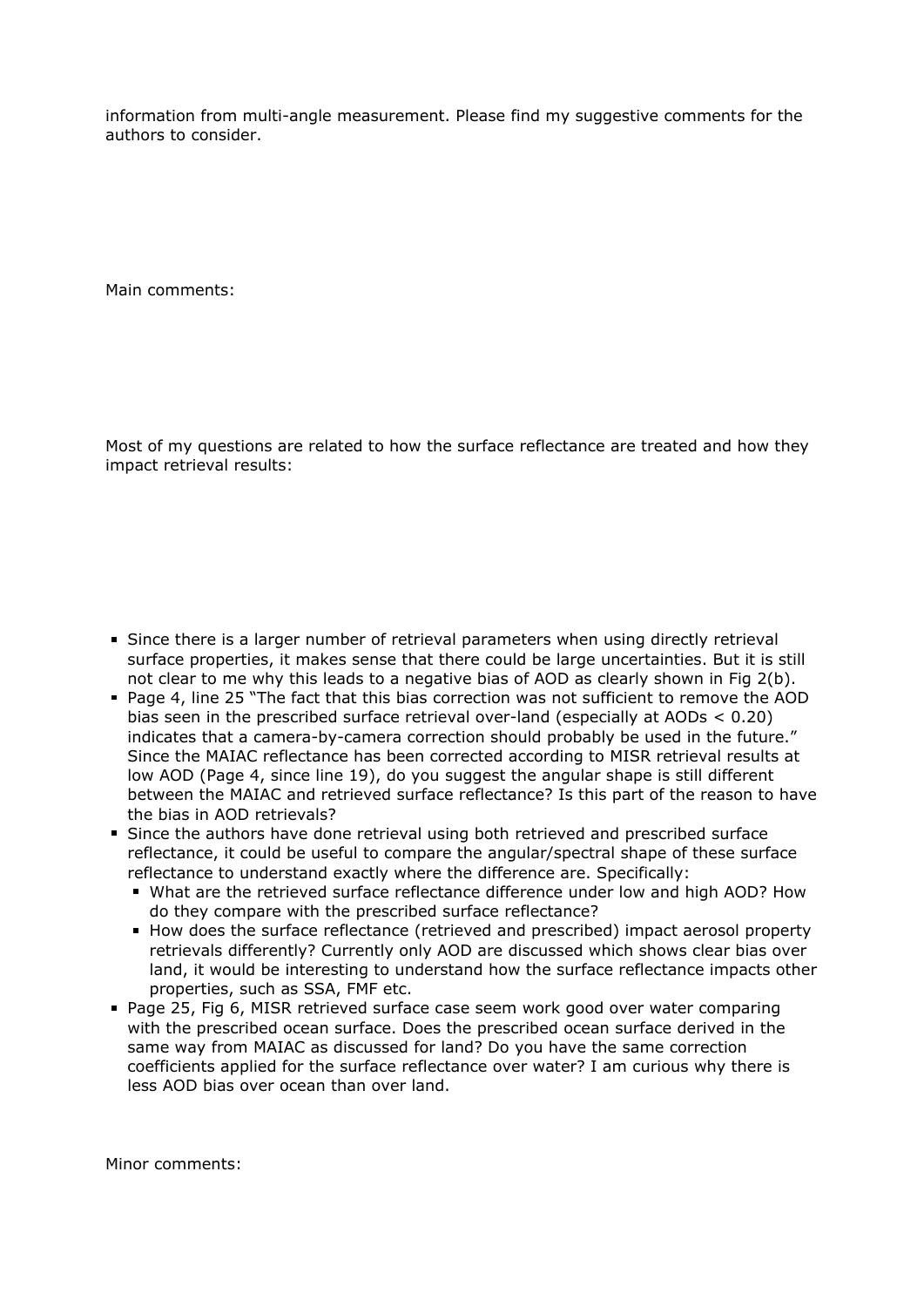- Page 3, line 29: "SSA spectral slope ("Brown Smoke" AOD fraction)". Are they the same here?
- Page 4, line 5, "applies a spectrally invariant angular-shape-similarity assumption to derive 5 the surface reflectance (over land)". This is probably explained in later discussions, but do you assume that the same land surface reflectance at different angles and wavelengths?
- Page 4, line 7, "whereas the other algorithm prescribes the surface reflectance for both land and water from other sources", specify the sources or add reference?
- Page 4, line 11, "We then correct these TOA reflectances for the following: gas absorption, out-of-band light, stray-light from instrumental artifacts, flat-fielding, and temporal calibration trends". Do you have an estimated accuracy after all those correction in the measurement?
- Page 4, Line 21/22, "surface reflectance", are they defined in the same way in Eq  $(1)$ using  $E^{TOA}$  (or  $E^{BOA}$ )?
- Page 5, Line 7, "10m wind-speed". What 10m mean here? The wind speed is retrieved, right?
- Page 5, Line 10, "appropriate solar/viewing geometry", do you consider spherical shell effect of the atmosphere?
- Page 6, Table 1, it would clear to explain BrS and BlS in the caption.
- Page 6, Line 7, how to do you define "non-sphericity" by mixing two coarse modes?
- Page 8, line 16, "(2)" and "(3)" seem not used for referred later on?
- Page 8, Line 20, cost function seems not normalized by the total number of measurements (N)? The current definition seems agree with a Chi square function which will have the most probable value at N. Is this the case here?
- Page 9, Line 15 "and MAIAC retrieved surface reflectance error (which should be much larger for the MISR 70 $E_{\text{}}$  -viewing cameras than for the near-nadir cameras). Does this relate to earth spherical shell effect too?
- Page 10, line 15/18, "set the result to 0", so you are finding both  $A^*$  and Lc to minimize the cost function, right? (I appreciate the authors provide details in the optimization approach (eg. Sec 2.1.2). The optimization are represented by a system of linear equations, which seems work well for this algorithm. )
- Page 11, line 19, "an additional 9 pieces of information", do you mean the total parameters for land surface are 9+4=13?
- Page 11, line 26, what is the 'prescribed surface AOD', are they also provided by MAIAC?
- Page 15, line 12, Do you remove the measurements at particular cameras if the inputs are not 'good'?
- Page 15, Line 14, cost function  $< 1$ , check the normalization of the cost function as mentioned previously.
- Page 15, line 30, "A larger 2nd derivative corresponds to a steeper minimum in our cost function with respect to AOD; we use 10 as a lower bound here in quality flag 6 as this tends to mask out some lower quality results (mostly clouds)". How do you determine the threshold? Since the derivatives are available, can the authors compute the uncertainties using error propagation, which can provide a more meaningful criteria?
- Page 17, line 8, a prognostic error is introduced here, but not well explained. Some information seems scattered in the Fig 3 captain and discussion from later sections. It would be useful to explain early how the error is computed. Another question: what dataset bins are used to compute the  $68<sup>th</sup>$  percentiles? Are these bins with respect to AOD, reflectance, uncertainty?
- Fig 3(b): 2% of reflectance?
- Page 22, Fig 5: It seems the MISR algorithm have the flexibility to deal with different aerosol types (therefore different refractive index). For large AOD at Fig 5 (bottom row), the data are peaked at either small or large FMF, which results in better SSA and non-sphericity agreement with AERONT. But for small AOD, there are many